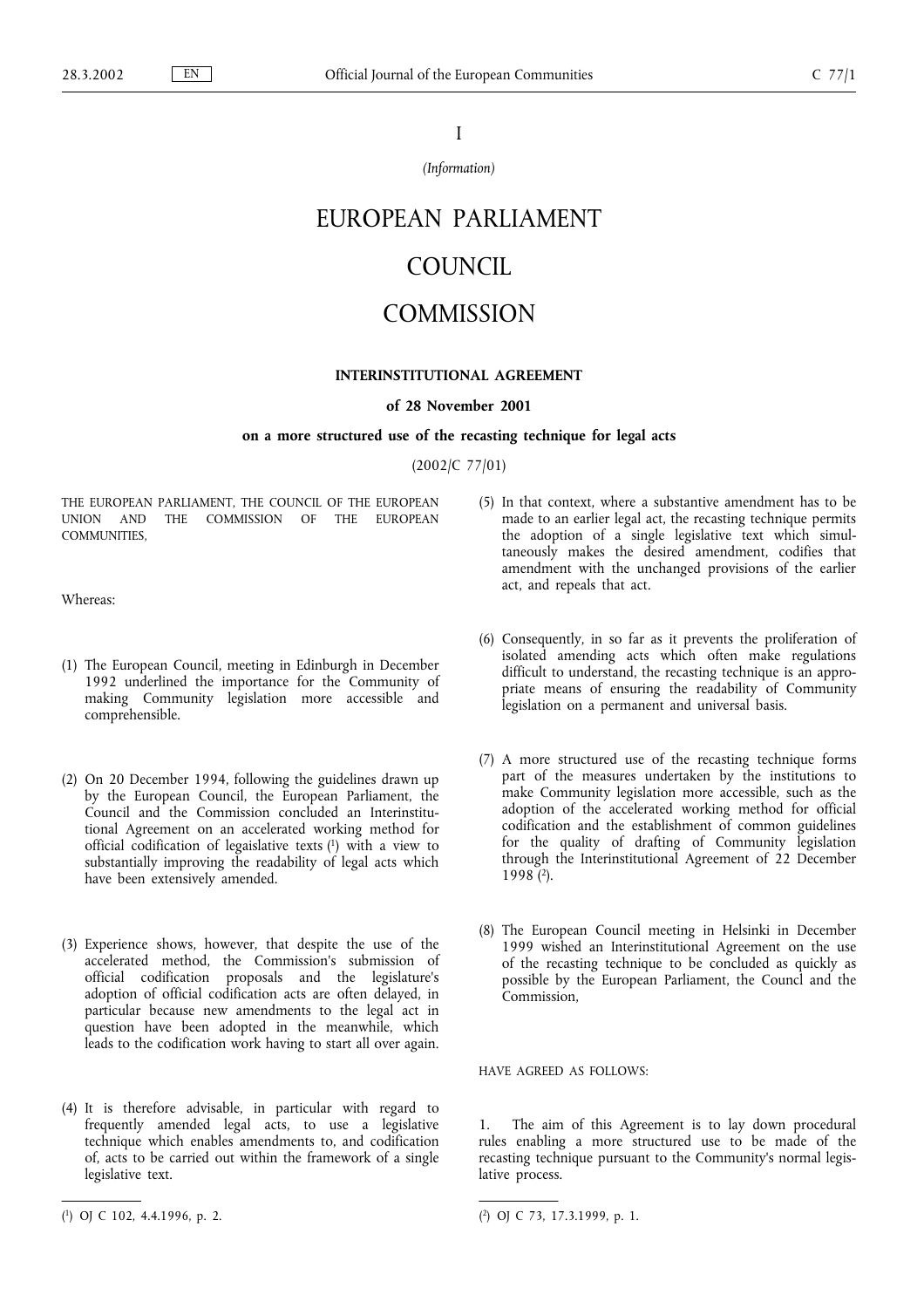Recasting shall consist in the adoption of a new legal act which incorporates in a single text both the substantive amendments which it makes to an earlier act and the unchanged provisions of that act. The new legal act replaces and repeals the earlier act.

3. A proposal for recasting submitted by the Commission shall deal with the substantive amendments which it makes to an earlier act. On a secondary level, the proposal shall include the codification of the unchanged provisions of the earlier act with those substantive amendments.

- 4. For the purposes of this Agreement:
- 'earlier act' shall mean a legal act which is in force, and which may have been amended by one or more amending acts,
- 'substantive amendment' shall mean any amendment which affects the substance of the earlier act as opposed to purely formal or editorial changes,
- 'unchanged provision' shall mean any provision of the earlier act which, although it may be affected by purely formal or editorial changes, has not undergone any substantive amendment.

A new legal act shall not constitute a recast act if, with the exception of standardised provisions or wordings, it makes substantive amendments to all the provisions of the earlier act, which it replaces and repeals.

5. The Community's normal legislative process shall be complied with in full.

6. A proposal for recasting shall satisfy the following criteria:

- (a) The explanatory memorandum accompanying the proposal shall:
	- (i) state expressly that it relates to a proposal for recasting and explain the reasons for adopting such an approach;
	- (ii) state the reasons for each proposed substantive amendment;
- (iii) specify which provisions of the earlier act remain unchanged.
- (b) The proposed legislative text shall be presented in a way which:
	- (i) enables the substantive amendments and new recitals to be clearly distinguished from the provisions and recitals which remain unchanged;
	- (ii) with regard to the provisions and recitals which remain unchanged, is similar to the method used for presenting proposals for the official codification of legislative acts.

To ensure clarity and legal certainty, all recasting acts shall comply *inter alia* ( 1) with the following rules of legislative drafting:

- (a) The first recital shall indicate that the new legal act constitutes a recasting of the earlier act.
- (b) The article repealing the earlier act shall provide that references to that act shall be regarded as references to the recasting act and should be read in accordance with a correlation table annexed to the recasting act.
- (c) Moreover, in an act recasting a Directive:
	- (i) the repealing article shall provide that Member States' obligations arising from the transposition period (2) and, where appropriate, the implementation period as set out in the Directive repealed by the recasting act shall not be affected by such repeal;
	- (ii) the periods referred to in point (i) shall be set out in an annex in the form of a table;
	- (iii) the article relating to the obligation to transpose  $(3)$ into national law a recast Directive shall refer only to those provisions which have undergone substantive amendment and which have been precisely identified as such. Those provisions which remain unchanged in the recast Directive shall be transposed in accordance with the earlier Directives.

( 3) That is, the obligation to implement the laws, regulations and administrative provisions necessary for complying with the provisions of the Directive.

<sup>(</sup> 1) See, in particular, the Interinstitutional Agreement of 22 December 1998 on common guidelines for the quality of drafting of Community legislation (OJ C 73, 17.3.1999, p. 1).

<sup>(</sup> 2) That is, the period laid down for implementing the laws, regulations and administrative provisions necessary for complying with the provisions of the Directive.